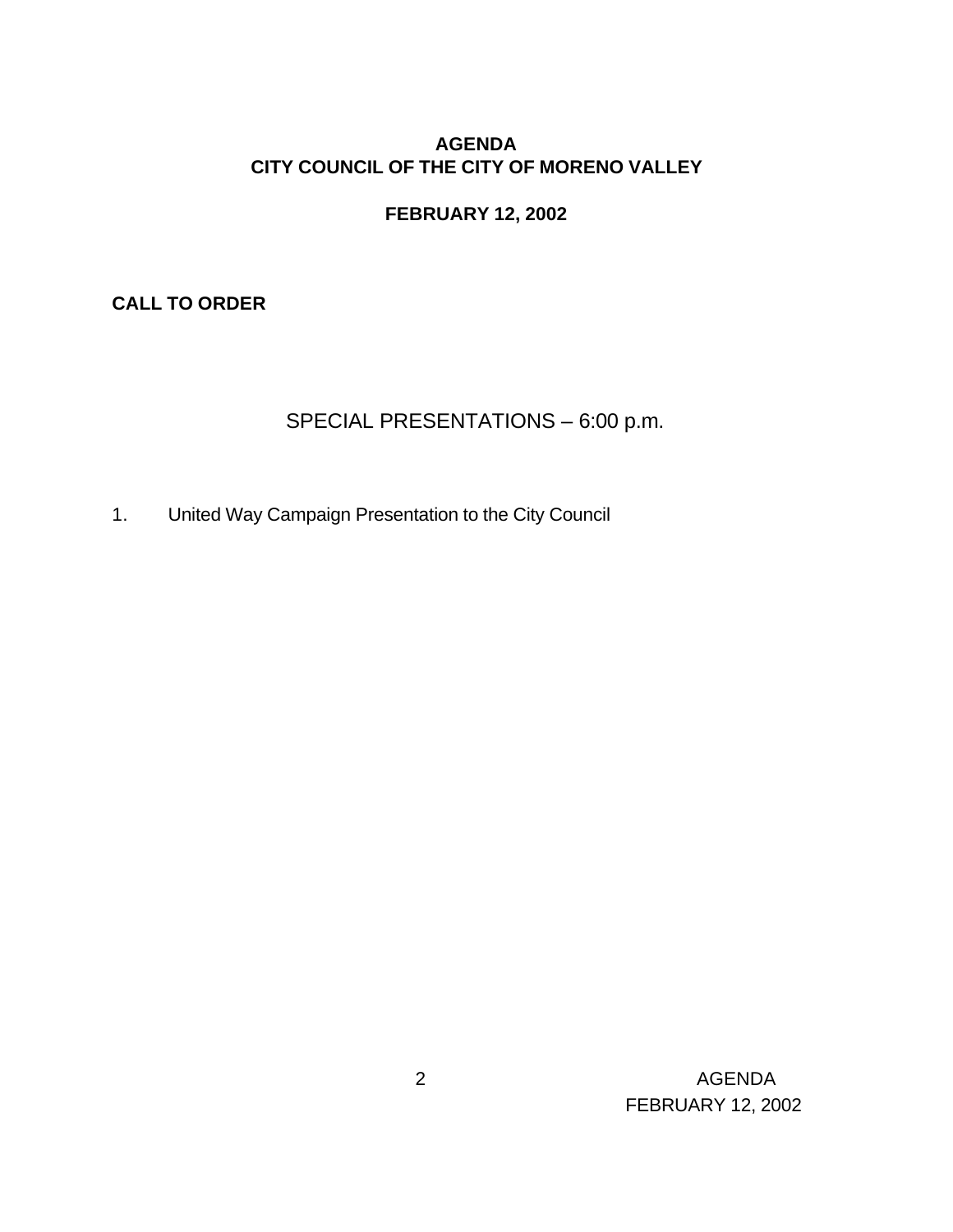### **AGENDA JOINT MEETING OF THE CITY COUNCIL OF THE CITY OF MORENO VALLEY MORENO VALLEY COMMUNITY SERVICES DISTRICT COMMUNITY REDEVELOPMENT AGENCY OF THE CITY OF MORENO VALLEY**

#### **REGULAR MEETING – 6:30 P.M. FEBRUARY 12, 2002**

- **CALL TO ORDER** (Joint Meeting of the City Council of the City of Moreno Valley, Moreno Valley Community Services District, and the Community Redevelopment Agency of the City of Moreno Valley - actions taken at the Joint Meeting are those of the Agency indicated on each Agenda item)
- **PLEDGE OF ALLEGIANCE**
- **INVOCATION** Don Maresh, Moreno Valley Christian Church
- **ROLL CALL**
- **INTRODUCTIONS**
- PUBLIC COMMENTS **ON MATTERS ON THE AGENDA** WILL BE TAKEN UP AS THE ITEM IS CALLED FOR BUSINESS, BETWEEN STAFF'S REPORT AND CITY COUNCIL DELIBERATION (SPEAKER SLIPS MAY BE TURNED IN UNTIL THE ITEM IS CALLED FOR BUSINESS.) Those wishing to speak should submit a BLUE speaker slip to the Bailiff. There is a three-minute limit per person.

All remarks and questions shall be addressed to the presiding officer or to the City Council and not to any individual Council member, staff member or other person.

• PUBLIC COMMENTS **ON MATTERS NOT ON THE AGENDA** UNDER THE JURISDICTION OF THE CITY COUNCIL WILL BE HEARD PRIOR TO CITY COUNCIL REPORTS AND CLOSING COMMENTS. IN THE EVENT THAT THE AGENDA ITEM FOR SUCH PUBLIC COMMENTS HAS NOT BEEN CALLED BY 10:00 P.M., IT SHALL BE CALLED AS THE NEXT ITEM OF BUSINESS FOLLOWING THE CONCLUSION OF ANY ITEM BEING HEARD AT 10:00 P.M. Those wishing to speak should submit a PINK speaker slip to the Bailiff. There is a three-minute limit per person.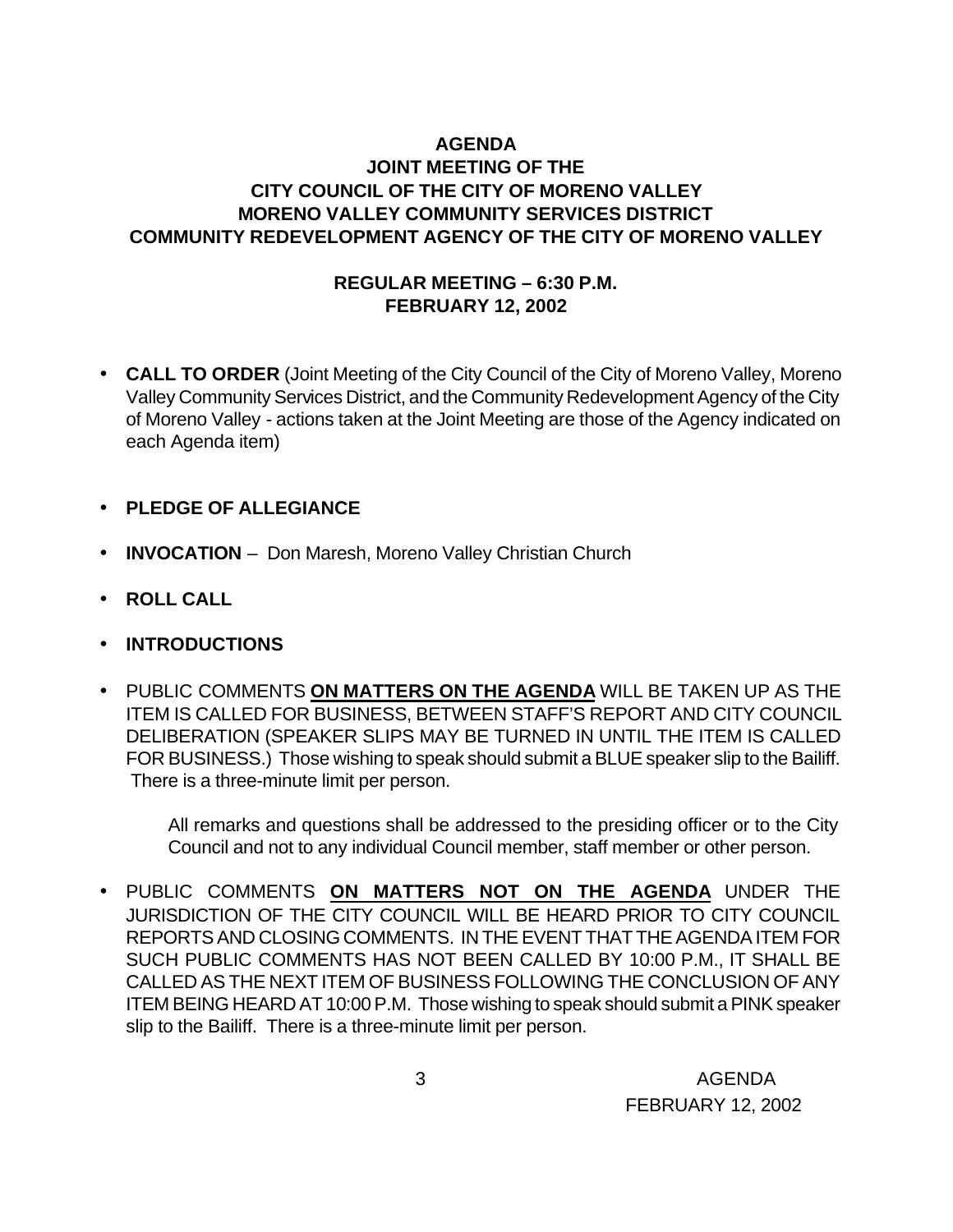All remarks and questions shall be addressed to the presiding officer or to the City Council and not to any individual Council member, staff member or other person.

### **JOINT CONSENT CALENDARS (SECTIONS A-C) OF THE CITY COUNCIL OF THE CITY OF MORENO VALLEY, MORENO VALLEY COMMUNITY SERVICES DISTRICT, AND COMMUNITY REDEVELOPMENT AGENCY OF THE CITY OF MORENO VALLEY**

All items listed under the Consent Calendars are considered to be routine and noncontroversial, and may be enacted by one motion unless a member of the Council, Community Services District, or Redevelopment Agency requests that an item be removed for separate action. The motion to adopt the Consent Calendars is deemed to be a separate motion by each Agency and shall be so recorded by the City Clerk. Items withdrawn for report/discussion will be heard after public hearing items.

# **A. CONSENT CALENDAR** - **CITY COUNCIL**

- A1. ORDINANCES FIRST READING BY TITLE ONLY Recommendation: Waive reading of all Ordinance Introductions and read by title only.
- A2. ECONOMIC DEVELOPMENT MARKETING PLAN CONTRACTAPPROVAL (Report of Community and Economic Development Director) Recommendation: Authorize the City Manager to execute a contract with Geographics Inc. not to exceed \$165,000 to continue the comprehensive economic development marketing program for the City of Moreno Valley.
- A3. AUTHORIZE THE AMENDMENT OF EXISTING PURCHASE ORDERS FOR TEMPORARY PROFESSIONAL STAFFING SERVICES FOR THE CAPITAL PROJECTS DIVISION (Report of: Director of Public Works/City Engineer) Recommendation: Authorize the amendment to the existing Purchase Orders to Engineering Resources to increase the total amount to \$150,000.
- A4. REQUEST ADOPTION OF PLANS AND SPECIFICATIONS AND AUTHORIZATION TO ADVERTISE FOR CONSTRUCTION BIDS FOR THE ATWOOD AVENUE IMPROVEMENTS FROM HEACOCK STREET TO PERRIS BOULEVARD - PROJECT NO. 00-89277420 (Report of: Director of Public Works/City Engineer) Recommendation: Adopt the Plans and Specifications on file in the office of the Public Works Director and authorize the City Clerk to advertise this project for construction bids.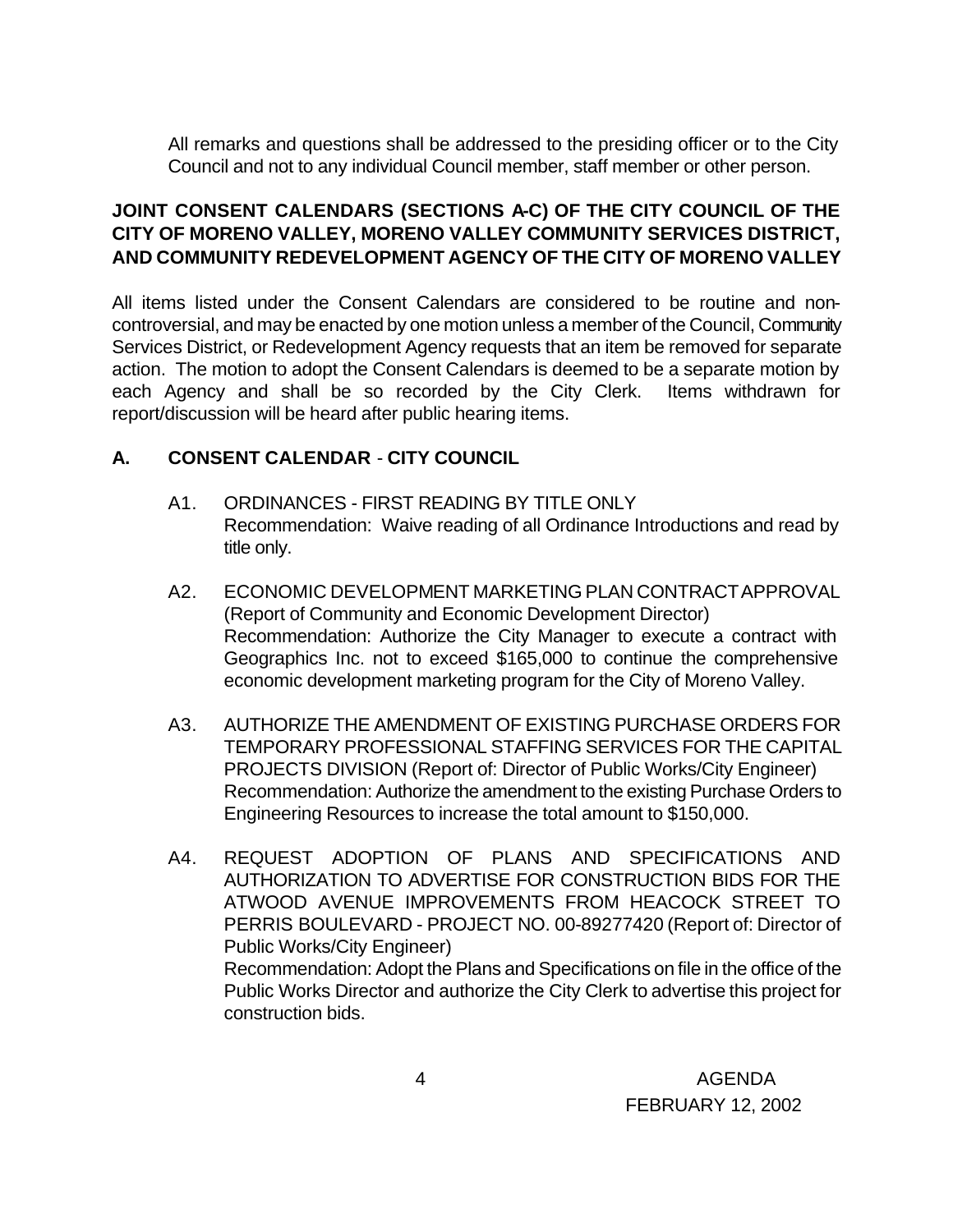- A5. APPROVAL OF QUARTERLY INVESTMENT REPORT QUARTER ENDED DECEMBER 31, 2001 (Report of Director of Finance/City Treasurer) Recommendation: Approve and accept the quarterly investment report, in compliance with California Government Code Section 53646.
- A6. AUTHORIZATION TO AWARD CONSTRUCTION CONTRACT PROJECT NO. 01-12567021 - PIGEON PASS ROAD REHABILITATION FROM IRONWOOD AVENUE TO OLD LAKE DRIVE (Report of: Director of Public Works/City Engineer)

Recommendation: Award the construction contract for the Pigeon Pass Road rehabilitation from Ironwood Avenue to Old Lake Drive to Vance Corporation, as the lowest responsible bidder; authorize the Mayor to execute a contract Agreement with Vance Corporation; authorize the issuance of a Purchase Order to Vance Corporation, in the amount of \$879,857 (the amount of bid plus 10% contingency), when both parties have signed the contract (Account Nos. 125.67021 and 225.68621 and authorize the City Manager to execute a reimbursement Agreement with the County of Riverside for reimbursement of work done on its behalf by the City.

- A7. 5-YEAR EXTENSION ADDENDUM FOR POTENTIALLY REIMBURSABLE ADDITIONAL CAPACITY CHARGES AGREEMENT FOR TRACT 22049, LOT 2 (Report of: Director of Public Works/City Engineer) Recommendation: Approve the Addendum to the Standard Water and/or Sewer Facilities and Service Agreement – Extension Agreement to expire on June 25, 2006 and authorize the Mayor to execute the Addendum to the Standard Water and/or Sewer Facilities and Service Agreement – Extension Agreement with Eastern Municipal Water District (EMWD).
- A8. RESOLUTION NO. 2002-10, ADOPTING AN AMENDED SPECIAL DISTRICT FINANCING POLICY FOR THE PUBLIC FINANCING OF PUBLIC FACILITIES THROUGH THE ESTABLISHMENT OF ASSESSMENT DISTRICTS OR COMMUNITY FACILITIES DISTRICTS (Report of: Director of Public Works/City Engineer) Recommendation: Adopt Resolution No. 2002-10 to amend the Special District

Financing Policy, (the "Policy") which will address the use of Developer fee credits to reduce the annual amount of debt service or to redeem bonds as determined by the amount of credit received.

Resolution No. 2002-10

 5 AGENDA FEBRUARY 12, 2002 A Resolution of the City Council of the City of Moreno Valley, California, Adopting an Amended Special District Financing Policy, for the Public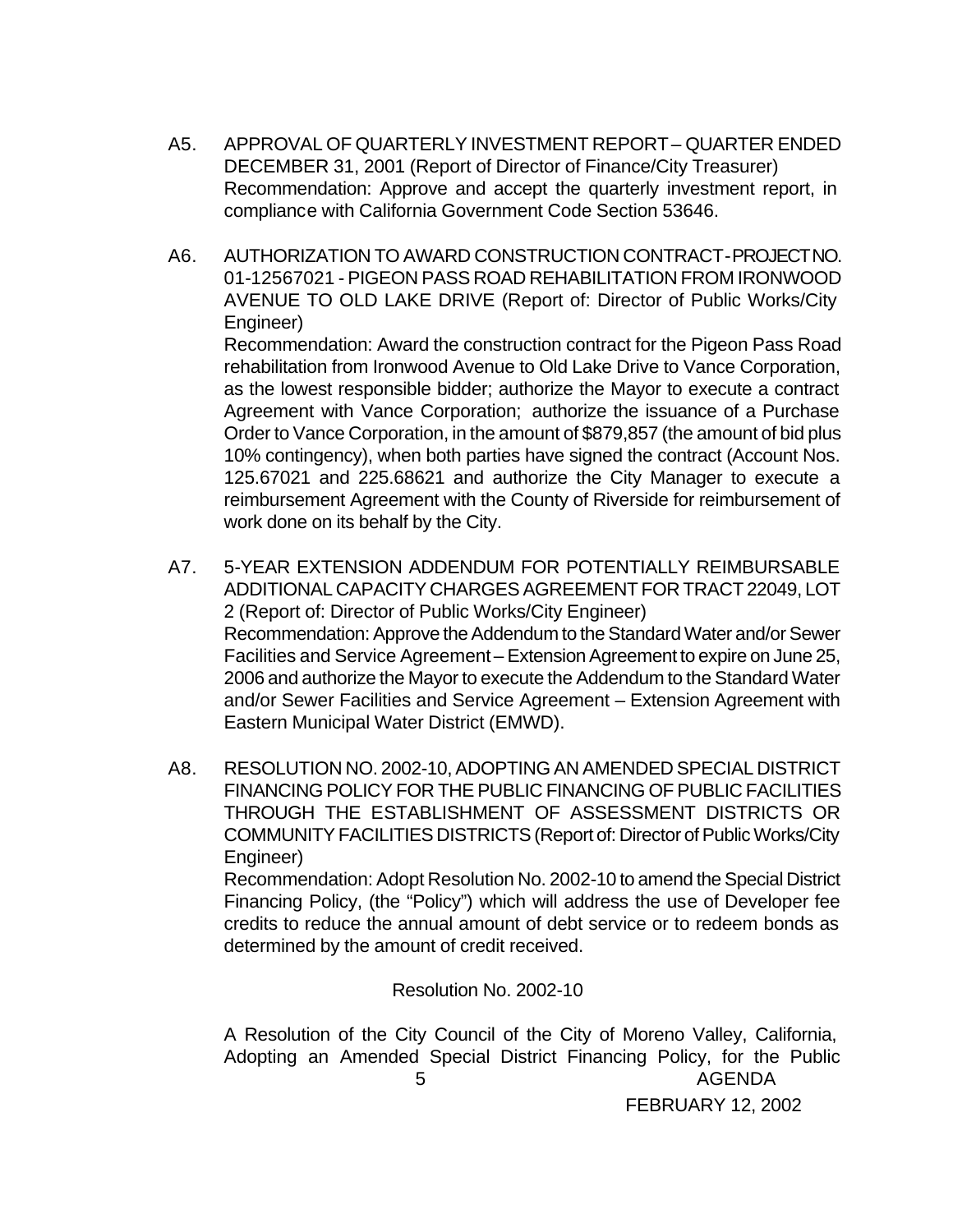Financing of Public Facilities Through Establishment of Assessment Districts or Community Facilities Districts

A9. RESOLUTION NO. 2002-11, APPROVE AND AUTHORIZE EXECUTION OF PROGRAM SUPPLEMENT AGREEMENT NO. M011, TO THE ADMINISTERING AGENCY-STATE AGREEMENT FOR FEDERAL AID PROJECT NO. 08-5441 FOR THE CONSTRUCTION OF A REINFORCED CONCRETE BOX CULVERT ALONG REDLANDS BLVD. AT STORM CHANNEL LINE "F" (CITY PROJECT NO. 97-25898) (Report of: Director of Public Works/City Engineer)

Recommendation: Adopt Resolution No. 2002-11, and approve Program Supplement agreement No. M011, to the Administering Agency-State Agreement for Federal-Aid Project No. 08-5441 for the construction of a reinforced concrete box culvert along Redlands Boulevard at Storm Channel Line "F" and authorize the Mayor to execute Program Supplement No. M011.

Resolution No. 2002-11

A Resolution of the City Council of the City of Moreno Valley, California, Approving and Authorizing Execution of Program Supplement No. M011 to Administering Agency-State Agreement No. 08-5441 for Federal-Aid Projects Between the State of California, Acting By and Through the Department of Transportation, and the City of Moreno Valley

- A10. AUTHORIZATION TO PURCHASE THE PUBLIC AWARENESS RADAR EDUCATION TRAILER (PARET) FOR FY 2001-2002 (Report of: Director of Public Works/City Engineer) Recommendation: Approve appropriation of \$16,500 from the General Fund contingencies reserve to cover the cost of purchasing a new Public Awareness Radar Education Trailer (PARET) which is to be included in fiscal year 2001/2002 budget plan. The Office of Traffic Safety (OTS) has awarded the City a grant in the amount of \$16,500. OTS will then reimburse the City the total cost of the new PARET up to the amount granted.
- 6 AGENDA A11. ACCEPTANCE OF THE COMPREHENSIVE ANNUAL FINANCIAL REPORT FOR THE FISCAL YEAR ENDED JUNE 30, 2001 (Report of Director of Finance/City Treasurer) Recommendation: Accept the Comprehensive Annual Financial Report for the

FEBRUARY 12, 2002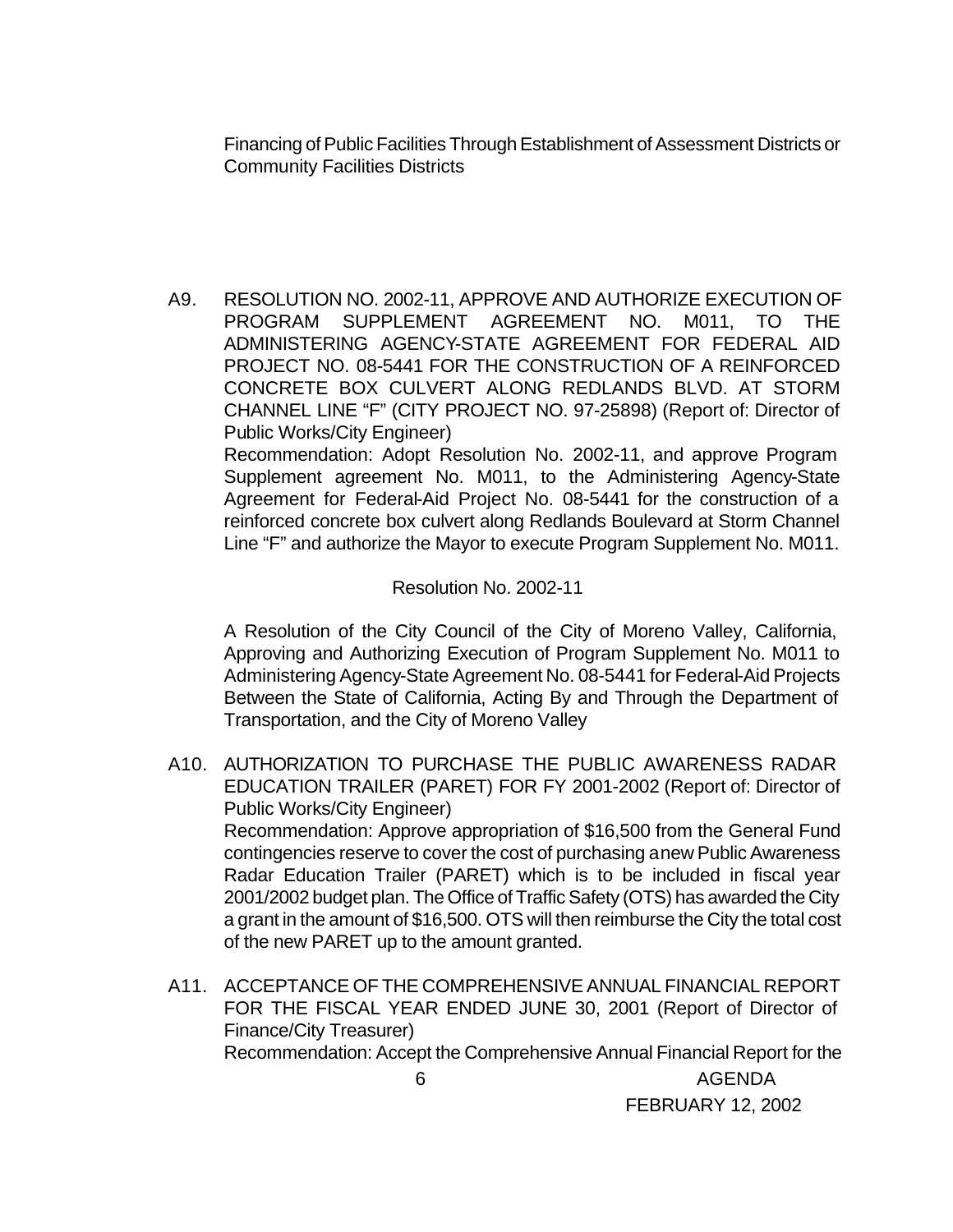Fiscal Year ended June 30, 3001.

- A12. SENIOR CITIZENS' ADVISORY COMMITTEE VACANCY (Report of: City Clerk) Recommendation: Declare Roger Lussier's position on the Senior Citizens' Advisory Committee vacant, with remainder of a term expiring June 30, 2003 and authorize the City Clerk to recognize same and notice the position as vacant.
- A13. MINUTES REGULAR MEETING OF JANUARY 22, 2002 (Report of: City Clerk) Recommendation: Approve as submitted.
- A14. MINUTES SPECIAL MEETING OF FEBRUARY 6, 2002 (Report of: City Clerk) Recommendation: Approve as submitted.
- A15. REQUEST TO TRANSFER FUNDS FROM PRELIMINARY STREET ENGINEERING FUND (ACCOUNT NO. 125.67321) TO THE CENTRAL SUNNYMEAD STREET DESIGN FUND (ACCOUNT NO. 892.77420) (Report of: Director of Public Works/City Engineer) Recommendation: Authorize the Finance Director to transfer \$42,000 from the Preliminary Street Engineering Fund (Account No. 125.67321) to the Central Sunnymead Street Design Fund (Account No. 892.77420) to pay for professional engineering services to complete the engineering design of the Dracaea Avenue Street Improvement Project.
- A16. REQUEST AUTHORIZATION FOR REPROGRAMMING OF CDBG FUNDS, ADOPTION OF PLANS AND SPECIFICATIONS, AND AUTHORIZATION TO ADVERTISE FOR CONSTRUCTION BIDS FOR THE COMMUNITY DEVELOPMENT BLOCK GRANT (CDBG) SIDEWALKS (SOUTHEAST EDGEMONT AREA) - PROJECT NO. 01-14368520 (Report of: Director of Public Works/City Engineer) Recommendation: Authorize the reprogramming of \$77,775 from Fiscal Year (FY) 2000/2001 CDBG funds (Fund 143) to the FY 2000/2001 CDBG Edgemont Sidewalk Project Account (Account No. 143.68520); adopt the Plans and Specifications on file in the office of the Public Works Director; and authorize the City Clerk to advertise this project for construction bids.
- 7 AGENDA A17. AWARD BID FOR AERIAL LADDER TRUCK (Report of: Fire Chief) Recommendation: Award the bid for the purchase of a 100' Aerial Ladder Truck to KME Fire Apparatus, Nesquehoning, PA. as being in the best interest of the

FEBRUARY 12, 2002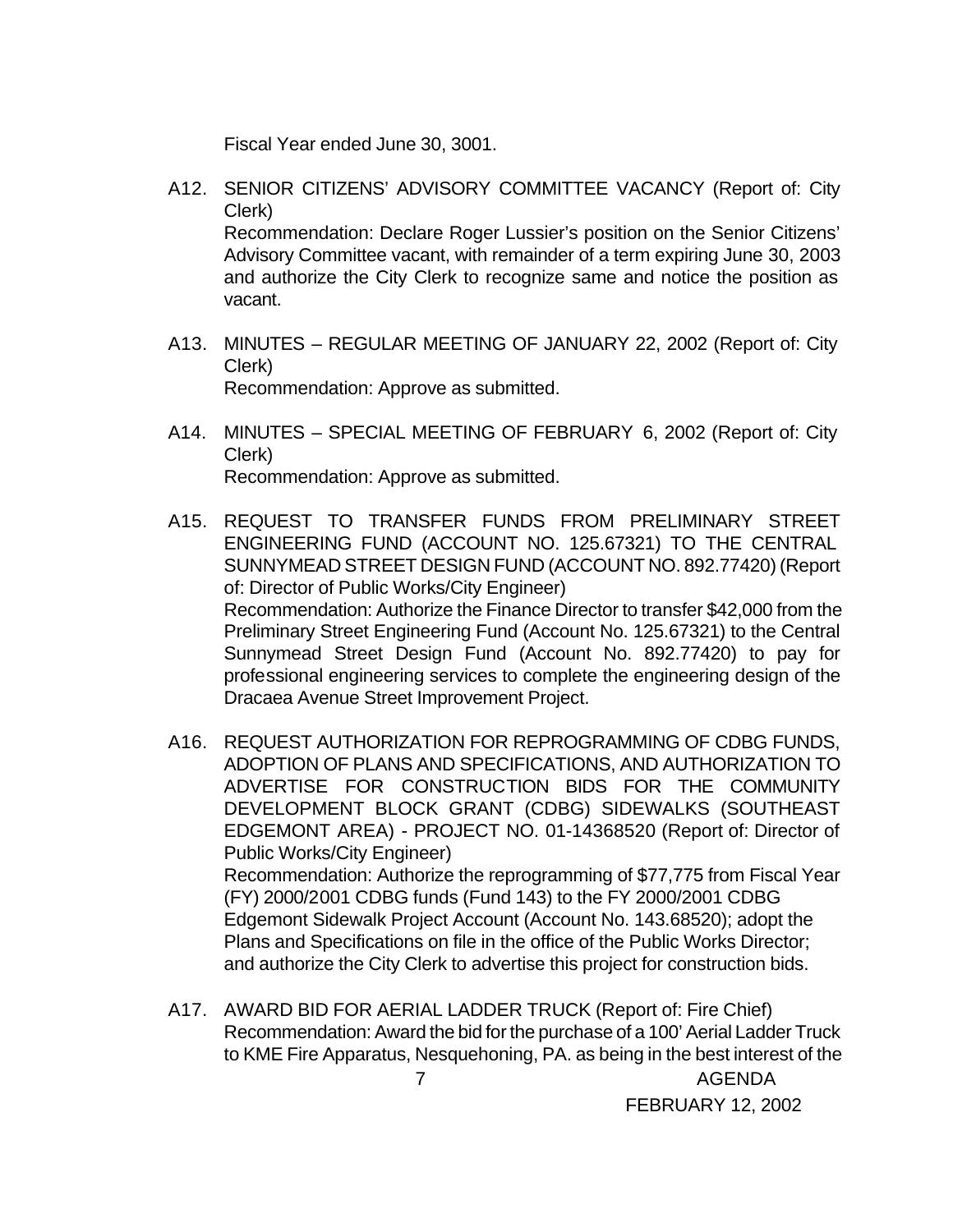City and authorize the Finance Director to issue a purchase order to KME Fire Apparatus in the amount of \$700,294.19.

### **B. CONSENT CALENDAR** - **COMMUNITY SERVICES DISTRICT**

- B1. ORDINANCES FIRST READING BY TITLE ONLY Recommendation: Waive reading of all Ordinance Introductions and read by title only.
- B2. MINUTES REGULAR MEETING OF JANUARY 22, 2002 (Report of: City Clerk) Recommendation: Approve as submitted
- B3. RYLAND HOMES PAYMENT OF \$50,000 FOR PICNIC SHELTERS (Report of: Director of Parks and Recreation) Recommendation: Accept check #00063625 from Ryland Homes in the amount of \$50,000 for picnic shelters.

# **C. CONSENT CALENDAR** - **COMMUNITY REDEVELOPMENT AGENCY**

- C1. ORDINANCES FIRST READING BY TITLE ONLY Recommendation: Waive reading of all Ordinance Introductions and read by title only.
- C2. MINUTES REGULAR MEETING OF JANUARY 22, 2002 (Report of: City Clerk) Recommendation: Approve as submitted

#### **D. PUBLIC HEARINGS**

**None** 

# **E. ITEMS REMOVED FROM CONSENT CALENDARS FOR DISCUSSION OR SEPARATE ACTION**

**F. REPORTS**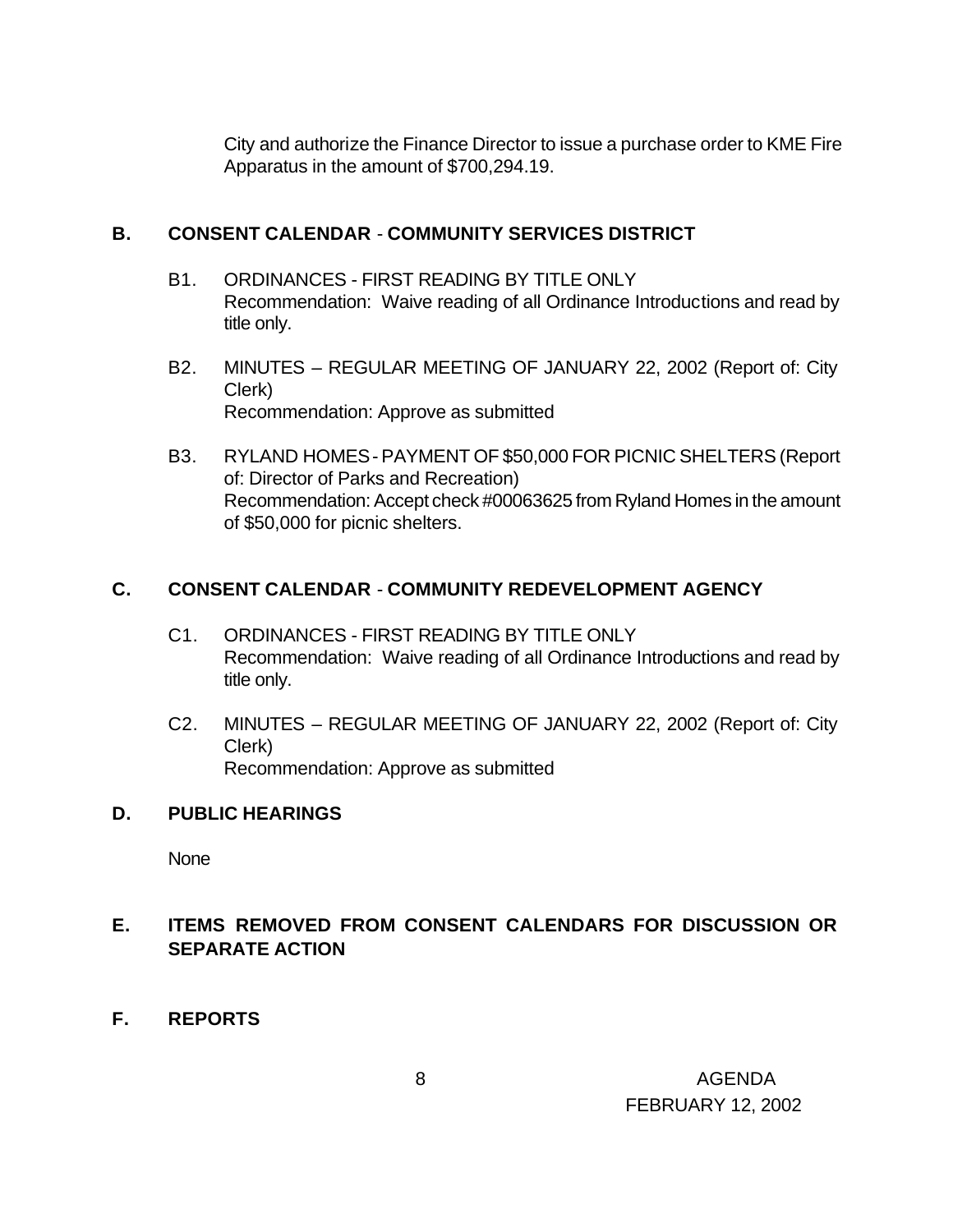- F1. PALOS VERDES APARTMENTS SUBORDINATION REQUEST (Report of Community and Economic Development Director) Recommendation: That the Redevelopment Agency ("the Agency") take the following actions:
	- 1. Conditionally approve a change in ownership, control and management of Palos Verdes Apartments;
	- 2. Conditionally approve a refinancing and related subordination of the first mortgage by Palos Verdes Apartments;
	- 3. Approve an Implementation Agreement by and between the Agency and Palos Verdes Apartments relating thereto; and
	- 4. Authorize the Executive Director to negotiate and execute the documents necessary to effectuate the Implementation Agreement by and between the Community Redevelopment Agency and Palos Verdes Apartments.
- F2. APPOINTMENTS TO THE SENIOR CITIZENS' ADVISORY COMMITTEE (Report of: City Clerk) Recommendation: That the City Council:
	- 1. Review the ballot for the appointments to the Senior Citizens' Advisory Committee (to be provided by the City Clerk) and mark your choice where appropriate; or
	- 2. If appointments are not made, declare the positions vacant and authorize the City Clerk to re-notice the positions as vacant.
- F3. BUSINESS VISITATION PROGRAM (Report of: Community and Economic Development Director) Recommendation: That the City Council receive and file the 2001 Business and Labor Market Survey and the Business Resource Guide (Spanish edition) reports that were prepared under a business visitation grant.
- 9 AGENDA F4. RECOMMENDATION TO ENTER INTO NEGOTIATIONS WITH THE PEPSI BOTTLING GROUP (PBG) FOR AN EXCLUSIVE SOFT DRINKS DISTRIBUTION PARTNERSHIP AGREEMENT FOR A TEN-YEAR PERIOD. (Report of: Director of Parks and Recreation) Recommendation: That the City Council, acting in their capacity as President and Board of Directors of the Moreno Valley Community Services District, conditionally approve the proposal of the Pepsi Bottling Group (PBG) and authorize the City Manager to negotiate and enter into a contract with PBG for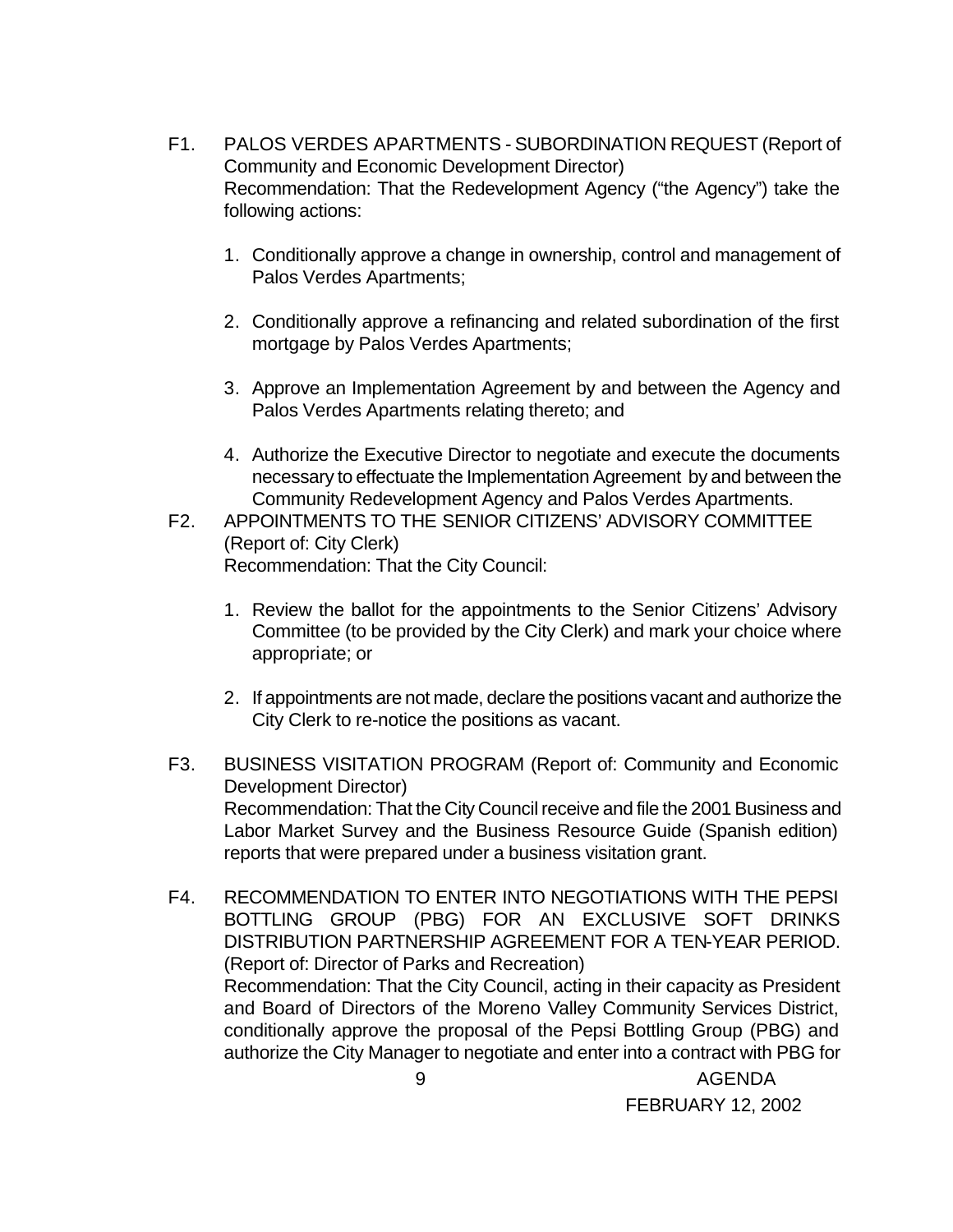exclusive soft drink distribution for a ten-year period, substantially upon the terms and conditions set forth in the draft agreement and in form and substance acceptable to the City Manager and City Attorney.

F5. UPDATE ON CANYON SPRINGS GOLF COURSE (Report of: Parks and Facilities Manager) Recommendation: This update on the Canyon Springs Golf Course is informational only and no action is being recommended at this time.

- F6. ENCUMBRANCE OF CULTURAL AND HISTORIC TRUST FUND BALANCE TOTALING \$94,322 TO BE COMMITTED AS MATCHING FUNDS FOR GRANT APPLICATION BEING SUBMITTED BY MORENO VALLEY MUSEUM FOUNDATION. (Report of: Director of Parks and Recreation) Recommendation: That the Mayor and City Council, acting in their capacity as President and Board of Directors of the Moreno Valley Community Services District, authorize the encumbrance of the entire balance of the Trust Fund established for the acquisition and restoration of cultural or historic properties totaling \$94,332 to be committed to the Moreno Valley Museum Foundation.
- F7. CONCEPTUAL MASTER PLAN UPDATE AQUEDUCT TRAIL SYSTEM IMPROVEMENTS (Report of: Director of Parks and Recreation) Recommendation: That the City Council review and file this report and direct staff to include the study cost of \$15,000 as a budget issue for the upcoming budget cycle.
- F8. STAFF REPORT ON PROPOSED FINANCING OF PUBLIC FACILITIES CAPITAL PROJECTS (CONTINUED FROM 1/22/02) (Report of: Director of Finance/City Treasurer)
- F8a. PERFORMING ARTS AND CULTURAL CENTER EVALUATION REPORT OF FINDINGS AND COST OPINIONS Recommendation: That the City Council receive and file the report.
- F8b. UPDATE ON THE LIGHTED SOCCER FIELD COMPLEX Recommendation: That the Mayor and Members of City Council, acting in their respective capacities as the President and Members of the Moreno Valley Community Services District, receive and file the report.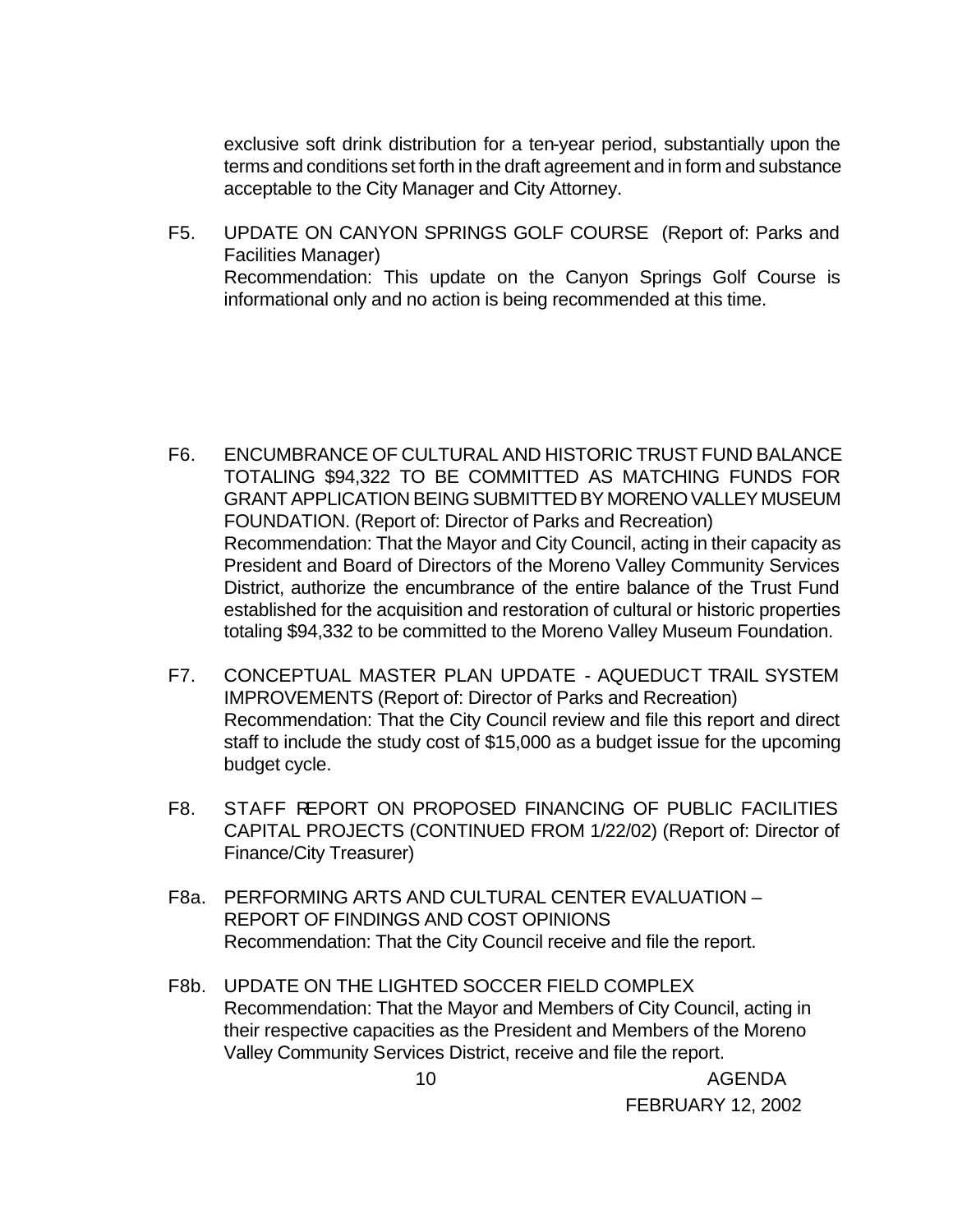- F8c. STATUS REPORT ON NEW MAIN LIBRARY PROJECT Recommendation: That the City Council receive and file the status report.
- F8d. RECOMMENDED ACTIONS ON FINANCING OF CAPITAL PROJECTS Recommendation: That the City Council study the proposed financing options regarding public facilities capital projects and authorize staff to prepare a detailed funding plan to move forward with priority capital projects, including the main library application for State bond funds.
- F9. LEGISLATIVE UPDATE (Report of: Assistant City Manager) Recommendation: That the City Council receive and file the Legislative Status report.
- F10. CITY MANAGER'S REPORT (Informational Oral Presentation only not for Council action)

#### **G. LEGISLATIVE ACTIONS**

ORDINANCES - 1ST READING AND INTRODUCTION

ORDINANCES - 2ND READING AND ADOPTION

G1. ADOPTION OF ORDINANCE NO. 597 (RECEIVED FIRST READING AND INTRODUCTION JANUARY 22, 2002 ON A 5-0 VOTE) (Report of: Community and Economic Development Director)

#### Ordinance No. 597

An Ordinance of the City Council of the City of Moreno Valley, California, Approving a Change of Zone (PA01-0020) Amending the Official Zoning Atlas from CC (Community Commercial) to R20 (Residential, 20 Units per Acre) on 20.87 Acres Located on the South Side of Alessandro Boulevard, West of Kitching Street.

ORDINANCES - URGENCY ORDINANCES

RESOLUTIONS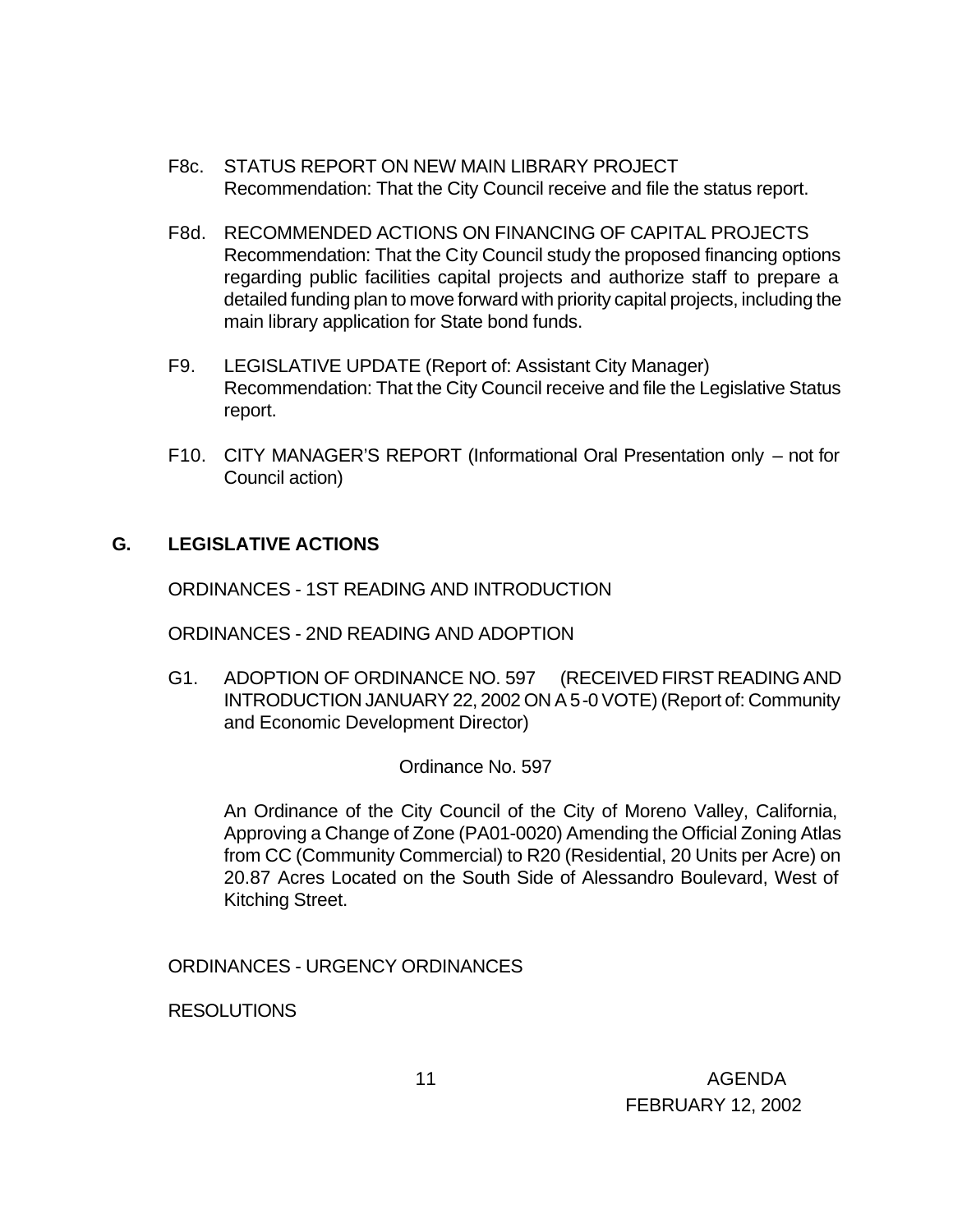• PUBLIC COMMENTS **ON ANY SUBJECT NOT ON THE AGENDA** UNDER THE JURISDICTION OF THE CITY COUNCIL

Those wishing to speak should complete and submit a PINK speaker slip to the Bailiff. There is a three-minute time limit per person.

All remarks and questions shall be addressed to the presiding officer or to the City Council and not to any individual Council member, staff member or other person.

#### • **CLOSING COMMENTS AND/OR REPORTS OF THE CITY COUNCIL, COMMUNITY SERVICES DISTRICT, OR COMMUNITY REDEVELOPMENT AGENCY**